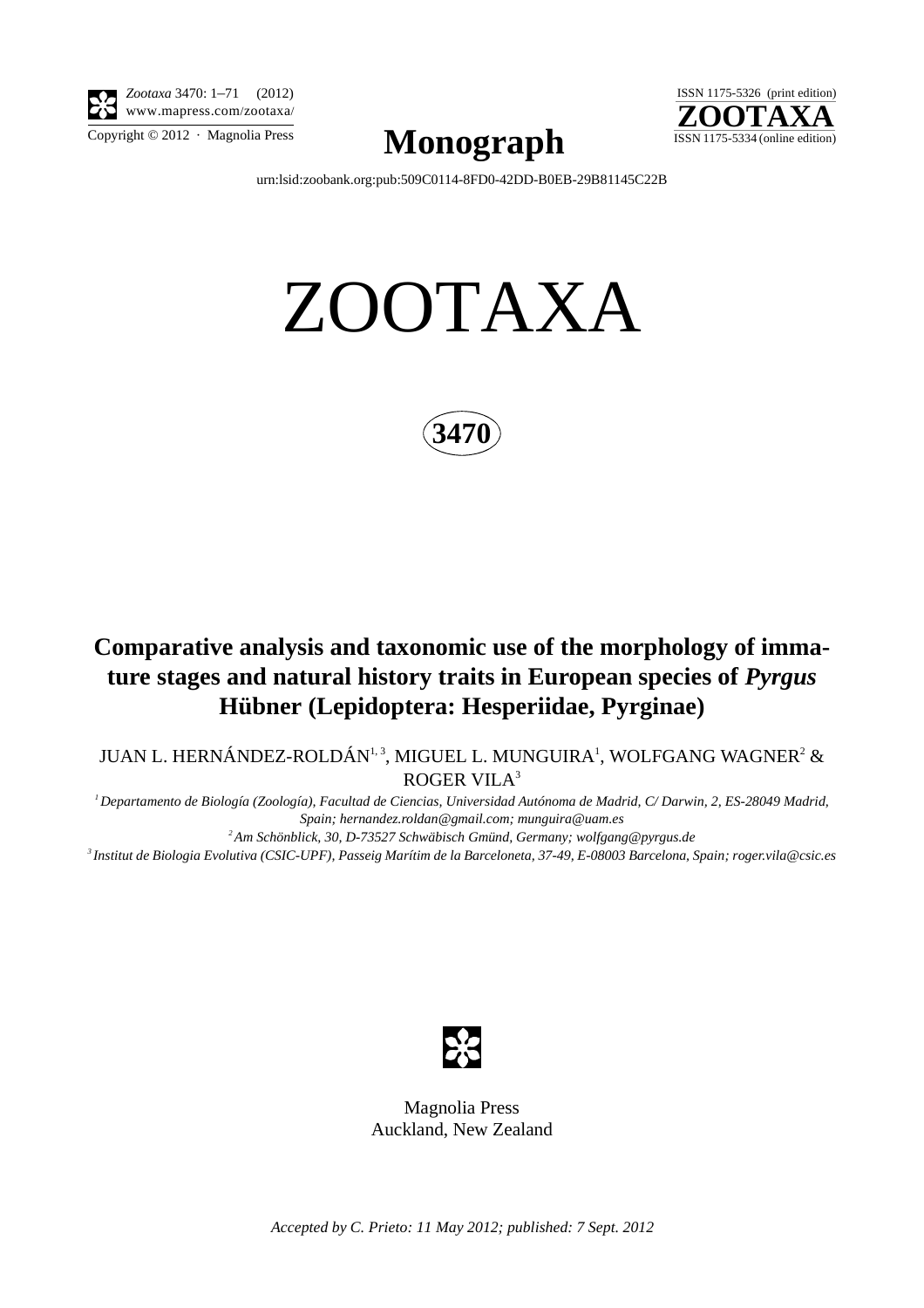JUAN L. HERNÁNDEZ-ROLDÁN, MIGUEL L. MUNGUIRA, WOLFGANG WAGNER & ROGER VILA **Comparative analysis and taxonomic use of the morphology of immature stages and natural history traits in European species of** *Pyrgus* **Hübner (Lepidoptera: Hesperiidae, Pyrginae)** (*Zootaxa* 3470)

71 pp.; 30 cm. 7 Sept. 2012 ISBN 978-1-86977-973-3 (paperback) ISBN 978-1-86977-974-0 (Online edition)

FIRST PUBLISHED IN 2012 BY Magnolia Press P.O. Box 41-383 Auckland 1346 New Zealand e-mail: zootaxa@mapress.com http://www.mapress.com/zootaxa/

© 2012 Magnolia Press

All rights reserved.

No part of this publication may be reproduced, stored, transmitted or disseminated, in any form, or by any means, without prior written permission from the publisher, to whom all requests to reproduce copyright material should be directed in writing.

This authorization does not extend to any other kind of copying, by any means, in any form, and for any purpose other than private research use.

ISSN 1175-5326 (Print edition) ISSN 1175-5334 (Online edition)